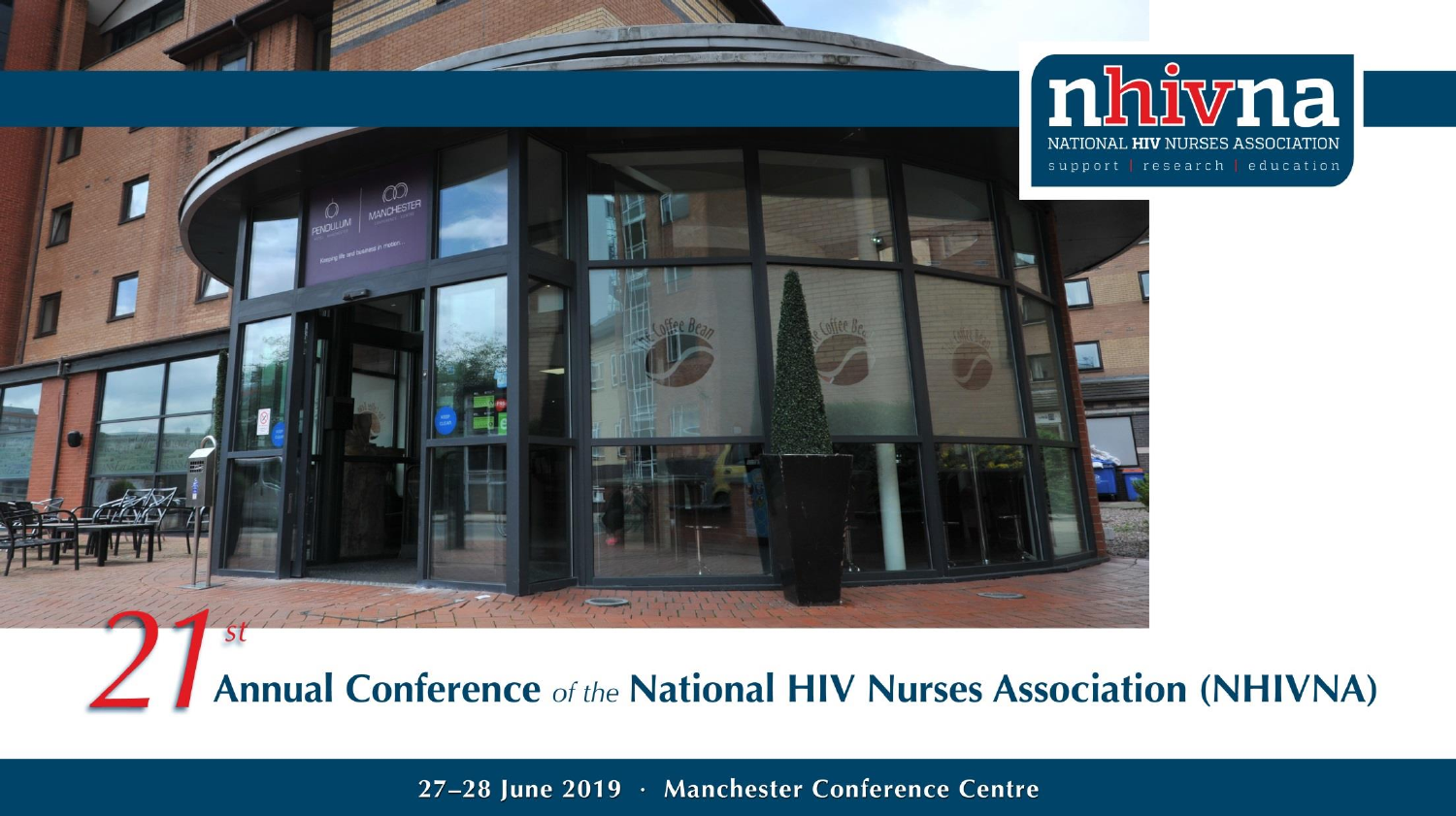Annual Conference of the National HIV Nurses Association (NHIVNA)



# **Occupational Complexities**

**in HIV**

#### **Elizabeth Julian University Hospitals Trust Heartlands Hospital**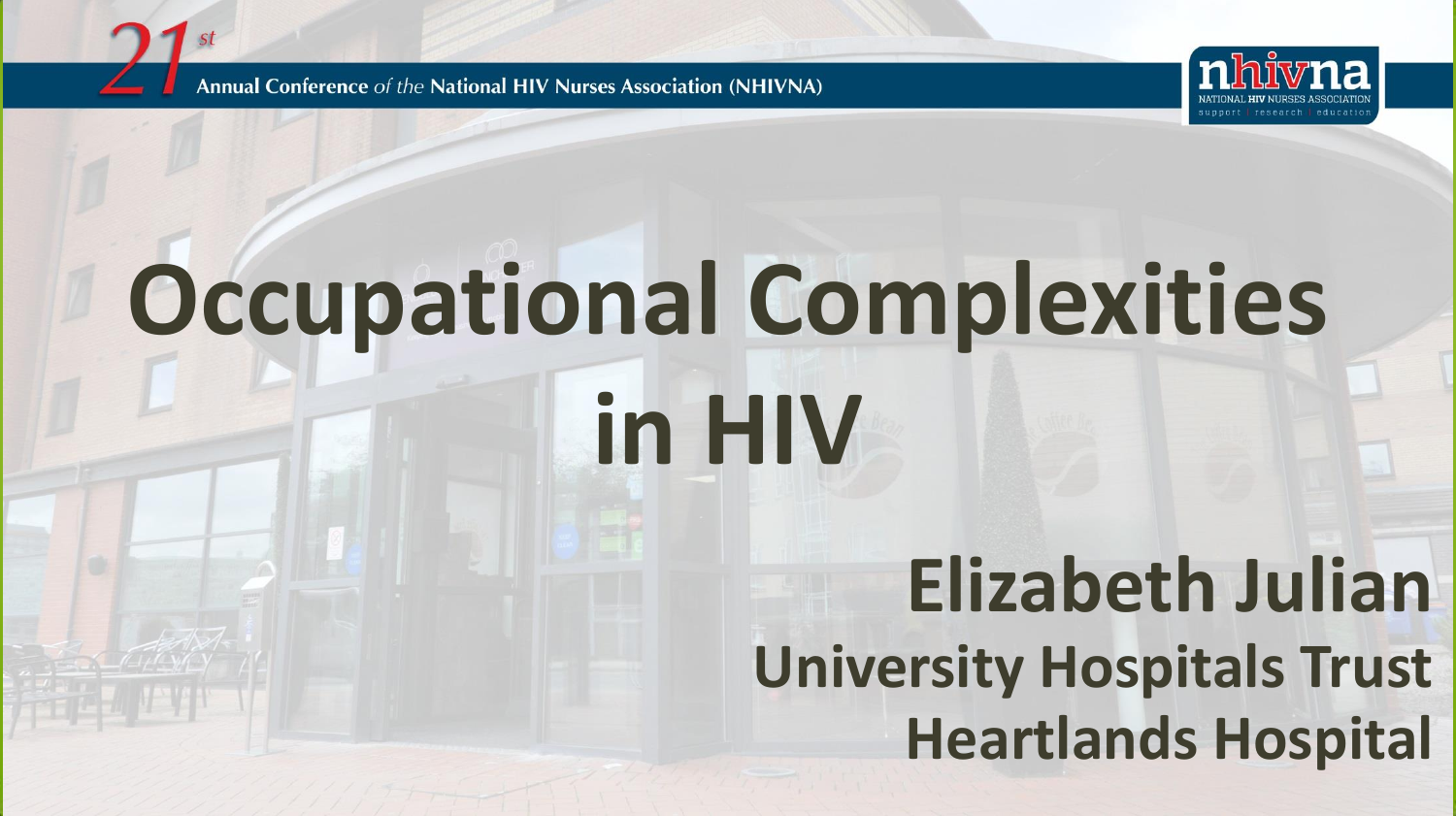



#### **Declaration of interests relating to this presentation**

• **My travel costs are being reimbursed**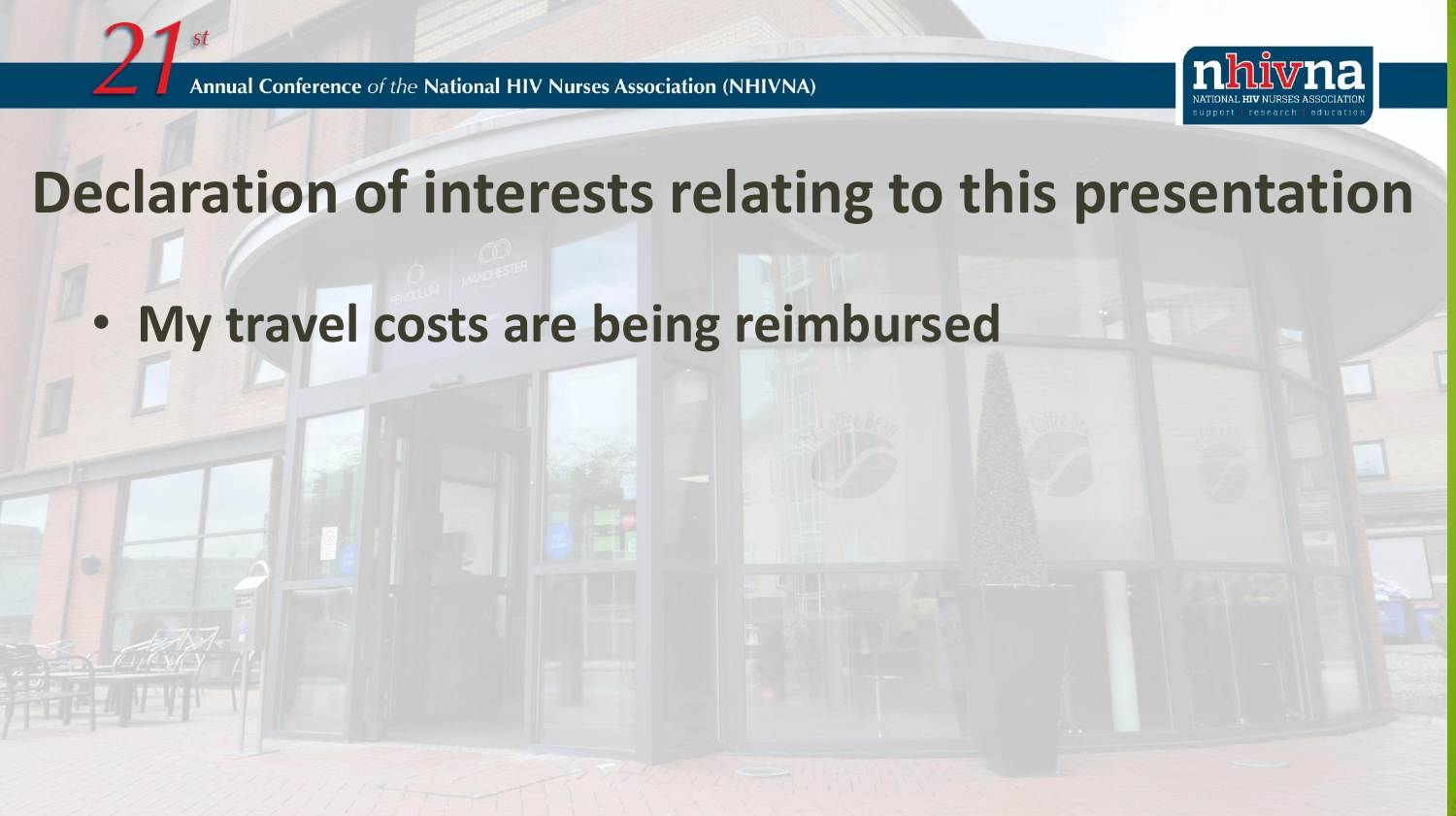### Episodic disability

• "Any physical, cognitive, or mental-emotional symptoms and impairments, difficulties carrying out day-to-day activities, challenges to social inclusion and uncertainty or worrying about the future that may fluctuate on a daily basis or over the long-term course of living with HIV." (O'Brien 2014)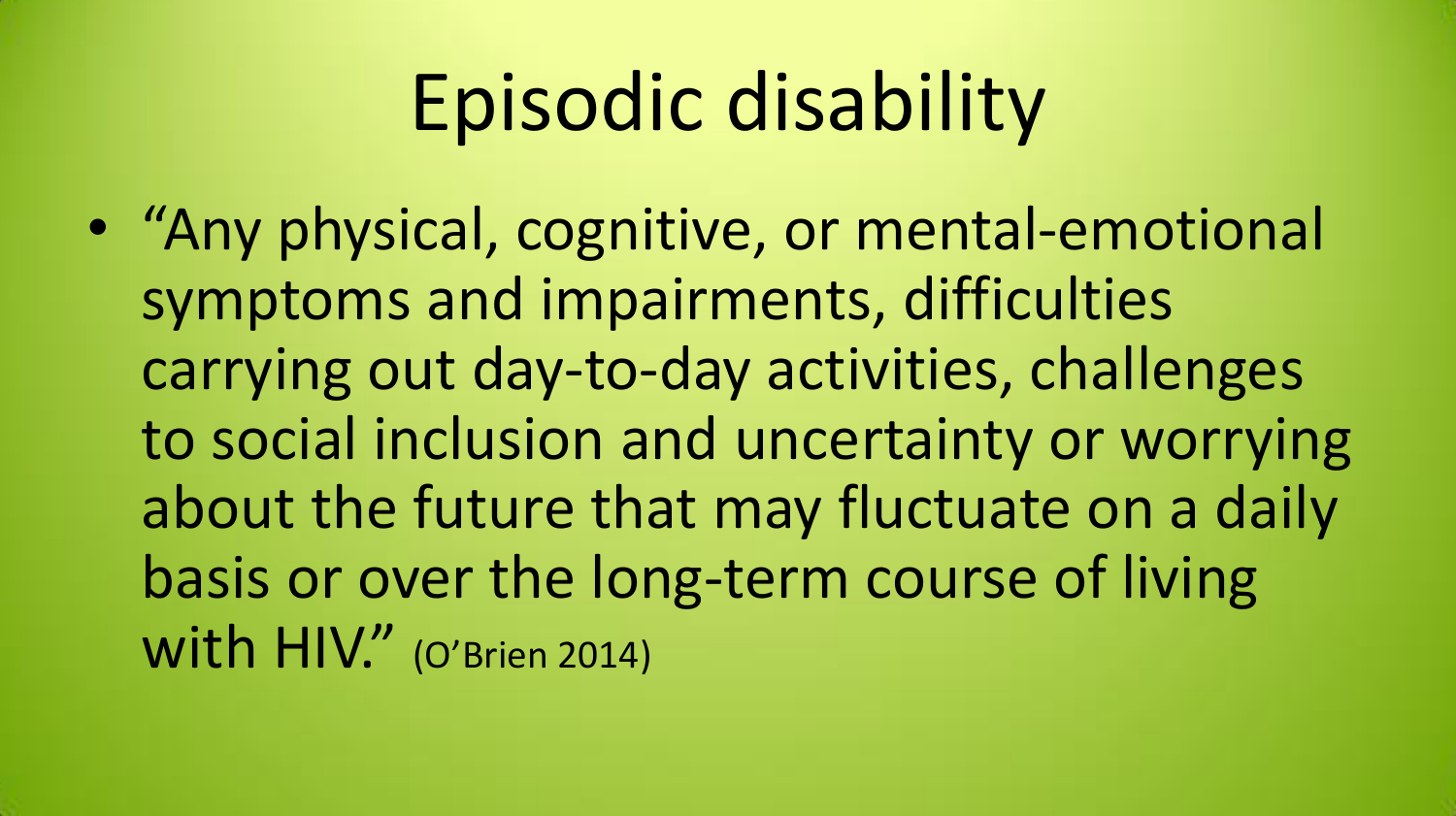#### Episodic Disability Framework



Time (months, years living with HIV)

O'Brien *et al. Health and Quality of Life Outcomes* 2008 **6**:76 doi:10.1186/1477-7525-6-76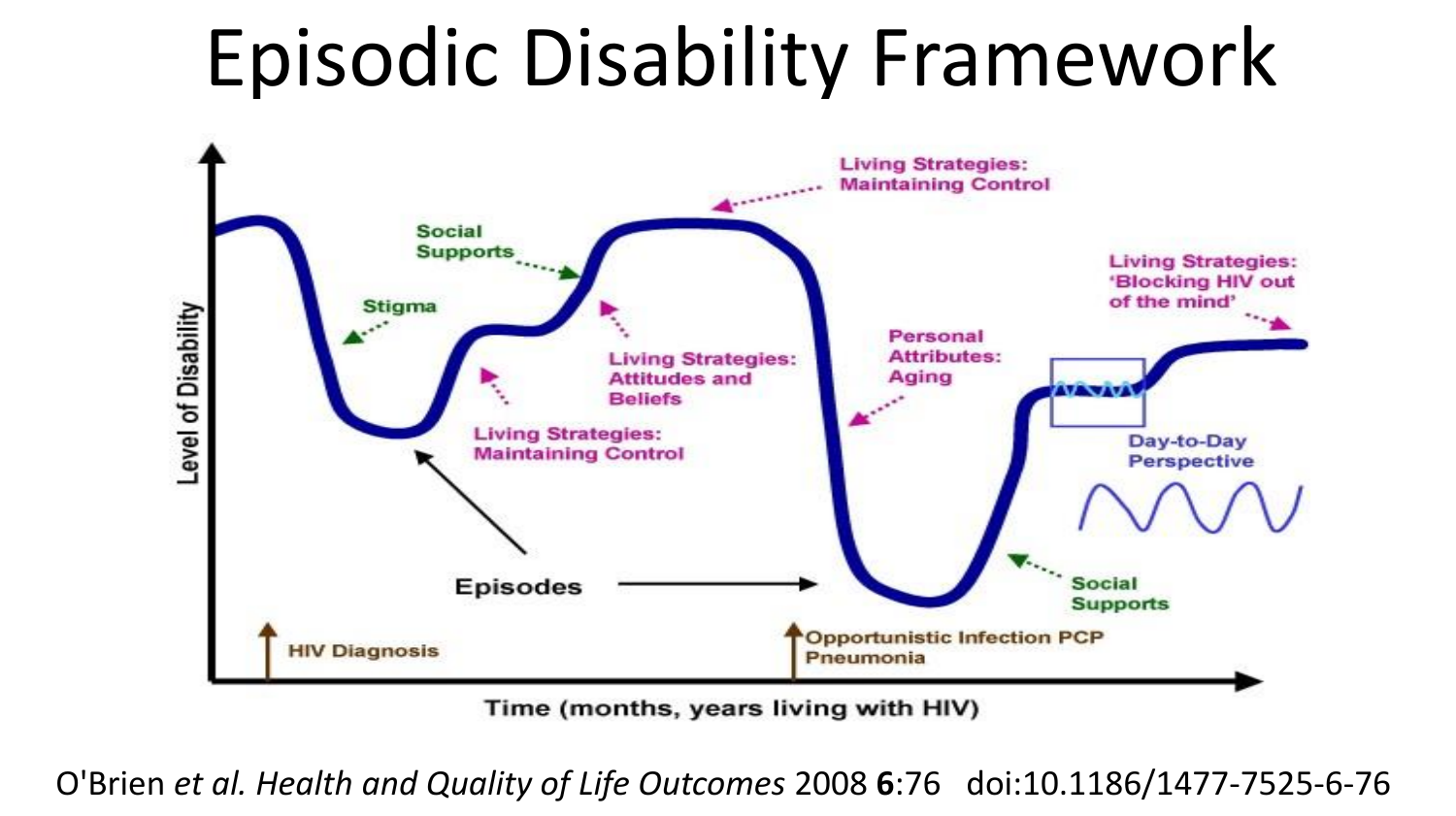#### Social participation

- "Occupational justice and social inclusion emphasise the importance of equity and the utility of resources and opportunities for all to engage in diverse, healthy and meaningful activities" (Nhunzvi, 2019)
- "the empowerment and social inclusion of populations who routinely experience social exclusion" (Nilsson 2010)
- Services overlook leisure (Nilsson)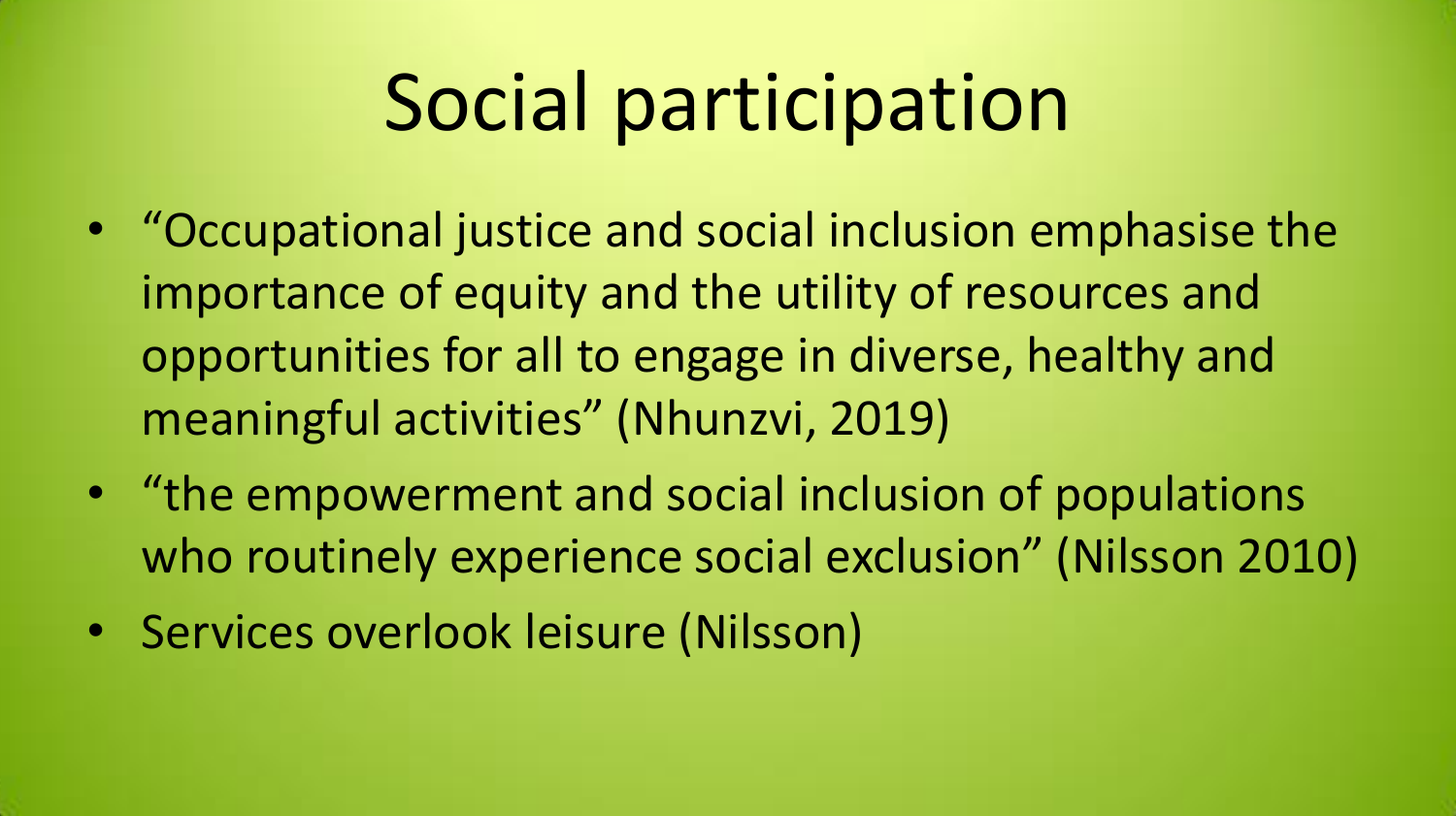• "One question to discuss is whether the social and economic costs of health professionals not addressing leisure as an occupational right are higher than enabling very old people individually and as a population to stay healthy and active in their communities."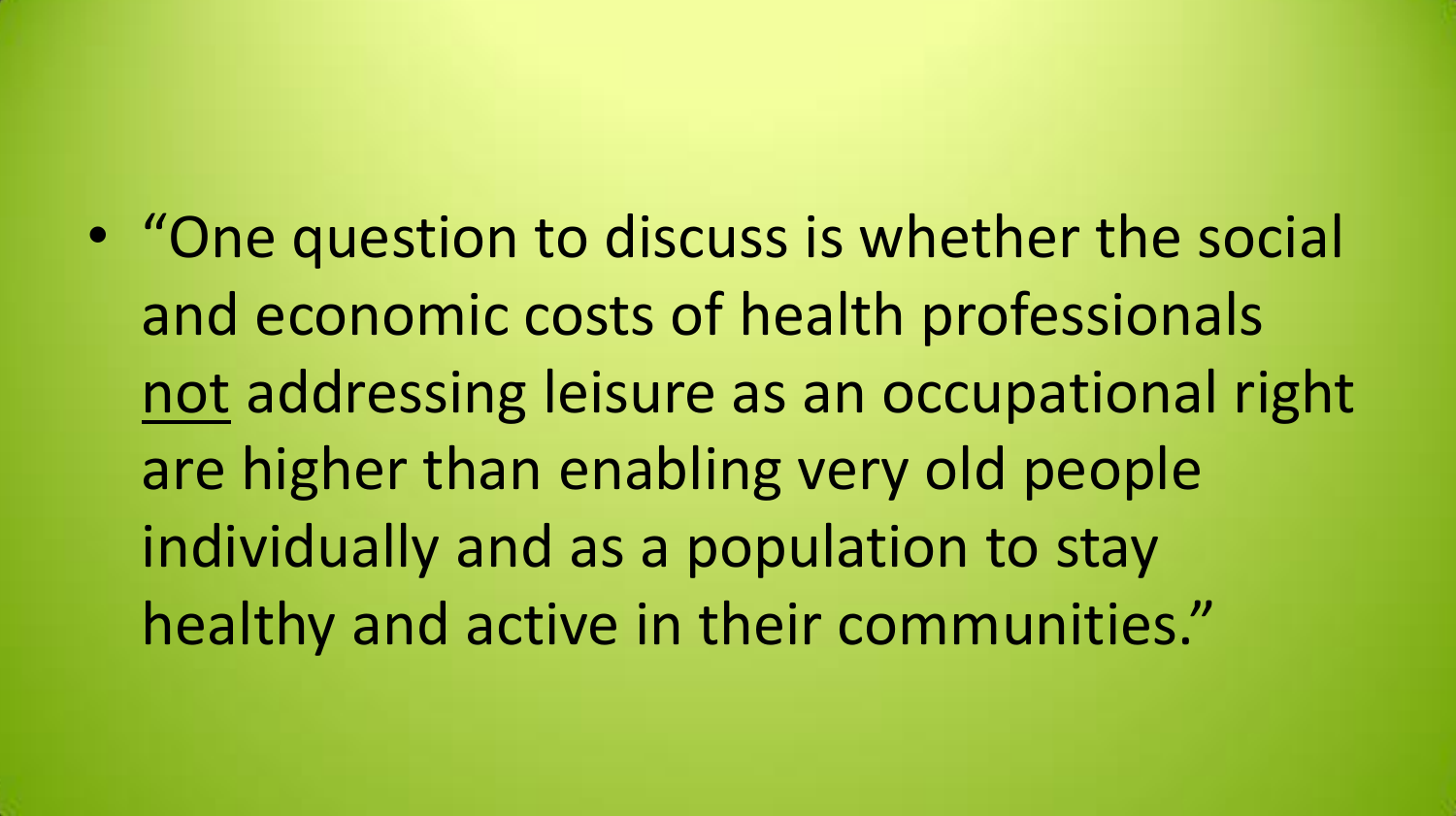### Stigma and shame

• Shame is associated with poorer health care utilisation by people with HIV (Bennett et al, 2016)

- Extrinsic and intrinsic stigma
- Accessing universal services
- Links with depression (Tangney)
- HIV-related shame is associated with poor medication adherence (Konkle-Parker, Erlen, & Dubbert, 2008)
- **Compassion**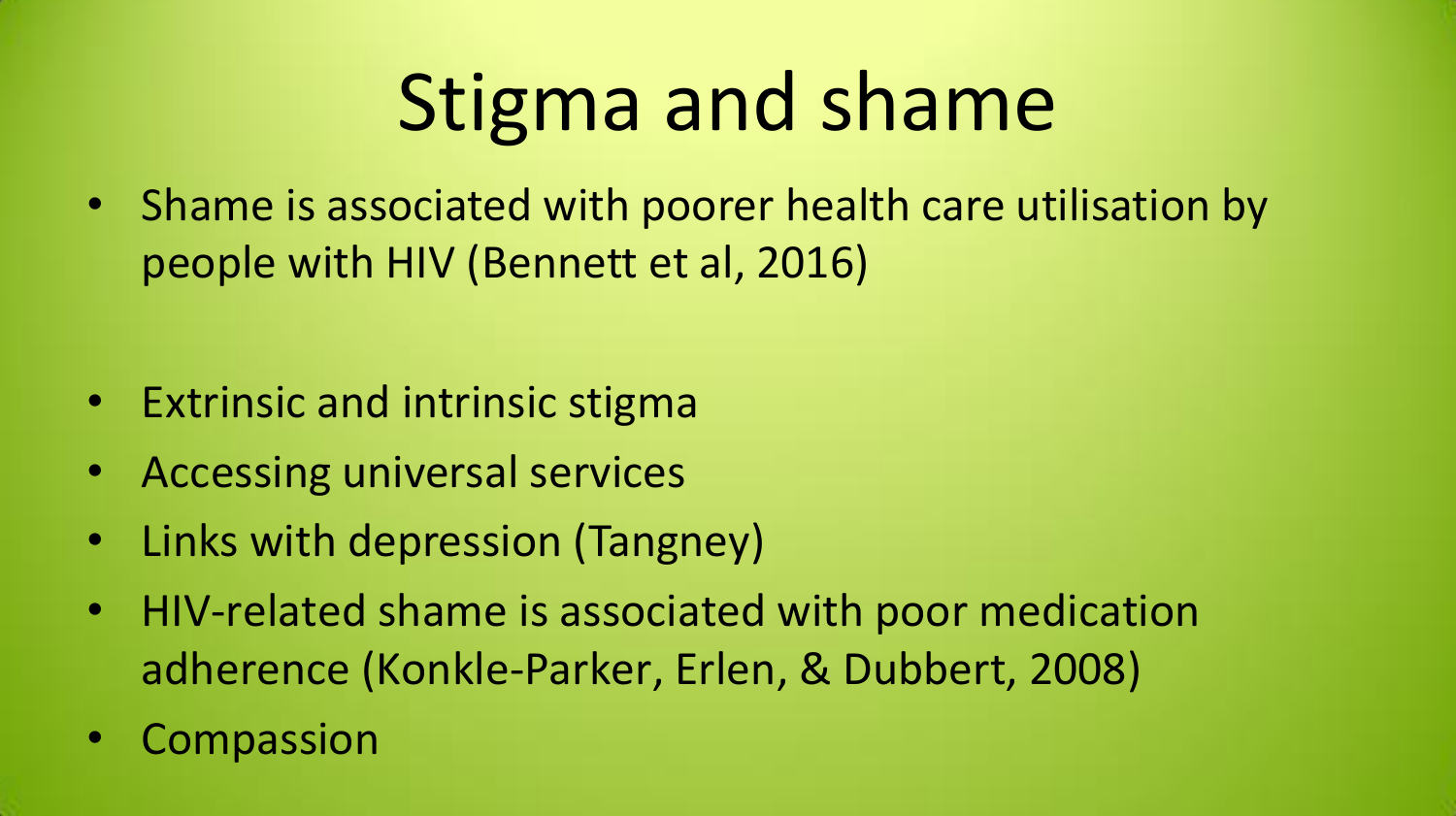## Physical

- Fatigue
- Ageing
- Peripheral neuropathy
- Arthropathy
- Complex disability
- Energy conservation
- Compensatory equipment
- Orthotics referral
- Falls prevention
- Kitchen work simplification
- Access to Communication & Technology (ACT)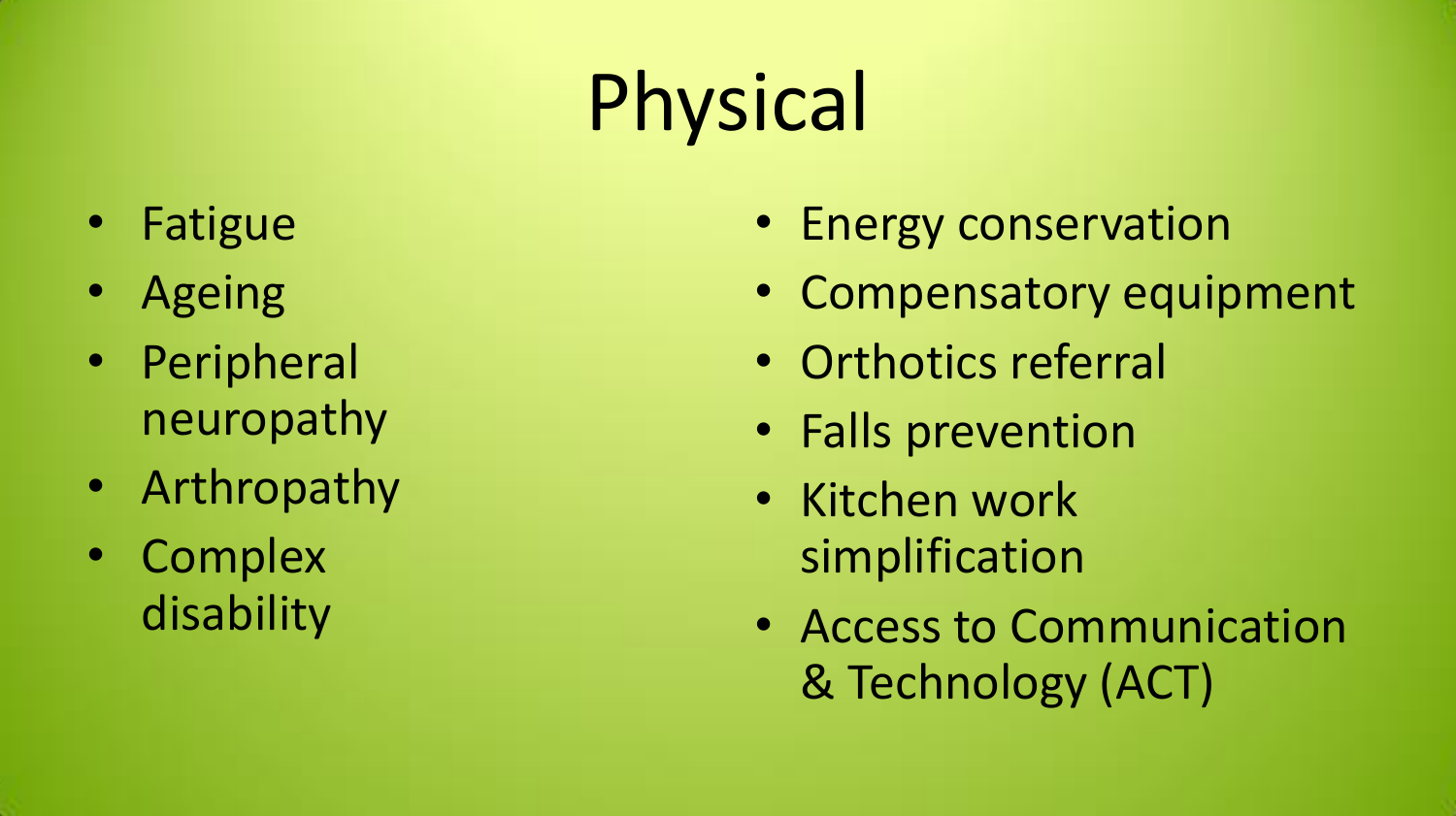### Neurocognitive

- HAND
- Opportunistic infections

- Processing
- Executive functions
- Concentration and memory changes
- Psychomotor slowing
- Managing appointments
- Medication adherence
- Organising finances
- Meal planning & preparation
- Falls prevention
- RDAC signposting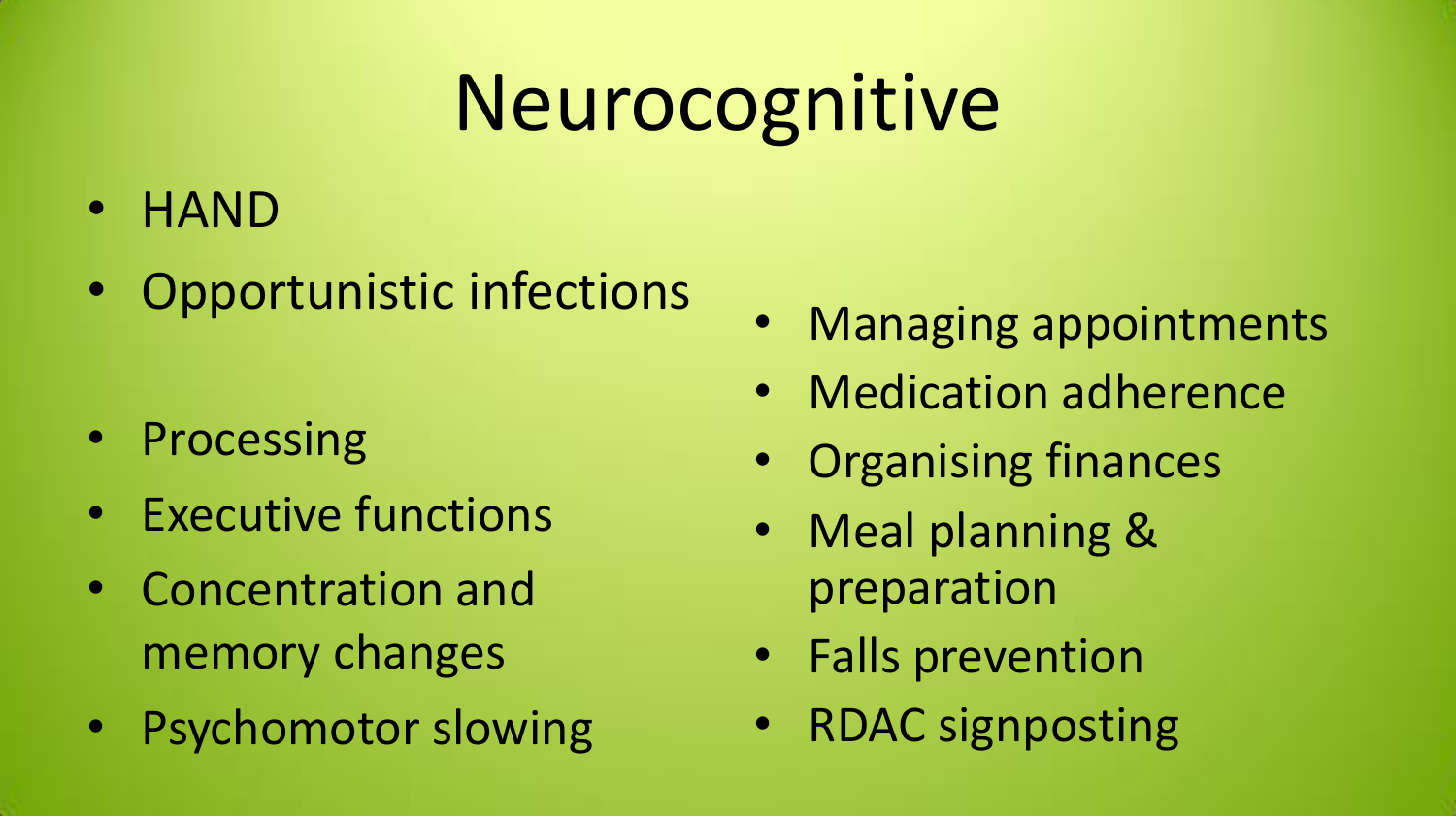#### The role of the Occupational Therapist

- Returning to occupations
- Increase social interactions, exercise, occupational engagement
- Relaxation education & training
- Sleep hygiene
- Mindfulness
- Teaching self compassion
- Anxiety management
- Assertiveness training
- Peer support
- **Advocacy**